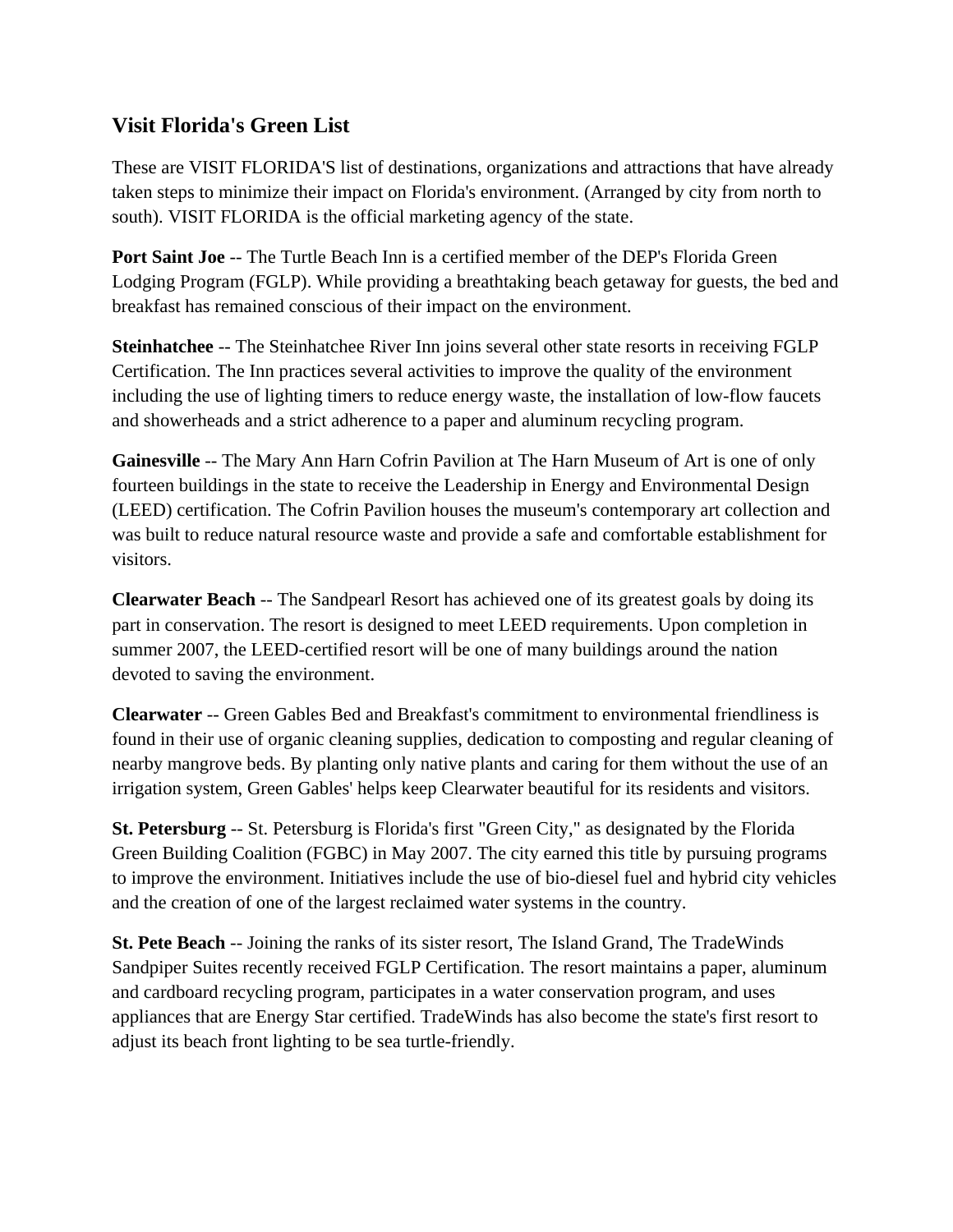**Orlando** -- Jungle Adventures, Inc. educates visitors on Florida's history, ecology and biology. In doing so, the organization hopes to sustain a clean environment for everyone to enjoy. Among other initiatives, Jungle Adventures, Inc. refrains from using pesticides, does not landscape and uses an electric motor for their guided boat tours.

**Harmony (near Kissimmee)** -- The "environmentally-intelligent" community of Harmony in East Osceola County is truly unique. Within the community's 11,000 acres, residents have designated nearly 70 percent as protected land. In an effort to keep the community clean and to preserve the surrounding environment, Harmony has also established "green" guidelines for its residents.

**Gulfport (near St. Petersburg/Clearwater)** -- Kayak Nature Adventure's "Bring Back the Bayou" program provides visitors a chance to help clean up the environment while kayaking for free. In exchange for one bag of garbage, visitors are able to spend an afternoon on the water at no charge.

**Punta Gorda** -- Fishermen's Village Yacht Basin is certified as the second Clean Marina in Charlotte County. Under this DEP certification, Fishermen's Village has committed itself to keeping Florida's waterways clean. The marina has formulated environmental emergency plans and introduced a waste removal system for watercraft, making it easier to encourage ecological mindfulness among boaters.

**The Beaches of Fort Myers & Sanibel** -- Residents of the Beaches of Fort Myers and Sanibel are committed to sustaining the land's natural beauty. Hotels and resorts in the area donate nearly one-third of collected taxes to shoreline-improvement programs yearly. The monies are used to protect preserved habitats and support visitor education programs like wildlife excursions.

**Bonita Springs** -- The Hyatt Regency Coconut Point Resort and Spa recently celebrated its oneyear anniversary of FGLP Certification. The anniversary also marks the resort's designation as a Two Palm Certified facility.

**Marco Island (near Naples)** -- The Marco Island Marriott Beach Resort has placed sea turtle safety as a top priority. Regular inspections of the beach are conducted and the resort is outfitted with "turtle friendly" lights and blackout drapes in guest rooms.

**Boynton Beach (near West Palm Beach)** -- The Florida Festivals and Events Association, a small non-profit organization for Florida's event producers, has shifted their registration process from paper to strictly computer-based. All seminars, memberships and registrations are now done online.

**Fort Lauderdale** -- The Harbor Beach Marriott Resort & Spa has introduced policies to help the surrounding wildlife feel as comfortable as their guests. The resort has created regulations to keep the beaches safe for loggerhead sea turtles.